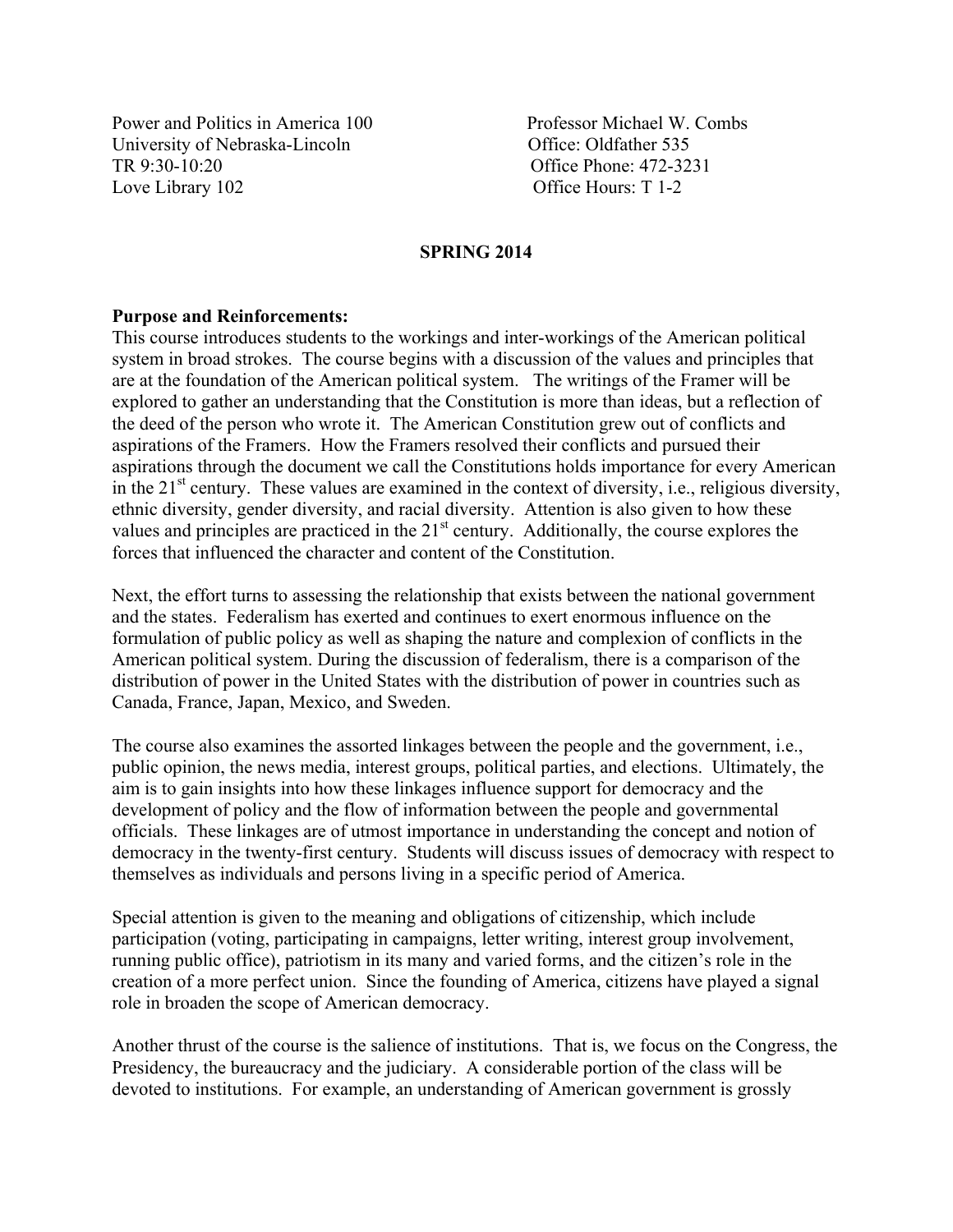incomplete without acknowledge of the development and role of the above-mentioned institutions in America. Finally, we look at various areas of public policy--civil liberties, civil rights, social welfare among others. These policy areas, often, reflect efforts to include the voices and personage of the excluded, which continues to challenge the precepts and fundamental principles of this nation across the centuries. Civil liberties and civil rights might be characterized as the struggle for fairness and equality in American. Both civil liberties and civil rights have significantly altered the meaning and content of various provisions of the **Constitution** 

## **Learning Outcome**

POLS 100 satisfies Learning Outcome #6 ("Use knowledge, theories, methods, and historical perspectives appropriate to the social science to understand and evaluate human behavior.")

# **Opportunities for Learning the Outcome**

The lectures and recitations, and written assignments will be used to encourage students to probe more deeply in garnering an understanding of the elements of American governments. Each topic covered in lectures and recitations will challenge students to think critically and analytically about American democracy. Class discussions and written assignments will be used to assess how you as scholars have succeeded in this effort. The professor will use questions, answers and discussion periods to assess how well students have grasped the materials.

How your achievement of the outcome will be assessed

## **Learning objectives:**

1. To introduce students to American government in broad strokes.

 2. To examine those principles those are the foundation of the American political -legal culture.

 3. To heighten students' awareness of the issues and struggles that gave rise to the development of constitutional democracy in America.

- 4. To analyze the advantages and disadvantages of the linkages between the people and government and its officials.
- 5. To enhance students' capacities to engage in critical thinking and analytical reasoning.
- 6. To assist students in the formulation and the critique of arguments.
- 7. To aid students in the development of their communication skills.

## **Organization:**

While this is an introductory course, it is organized to maximize and encourage student participation. A considerable portion of the course is devoted to discussion of the reading assignments and current events that are within the scope of the class. The instructor will lecture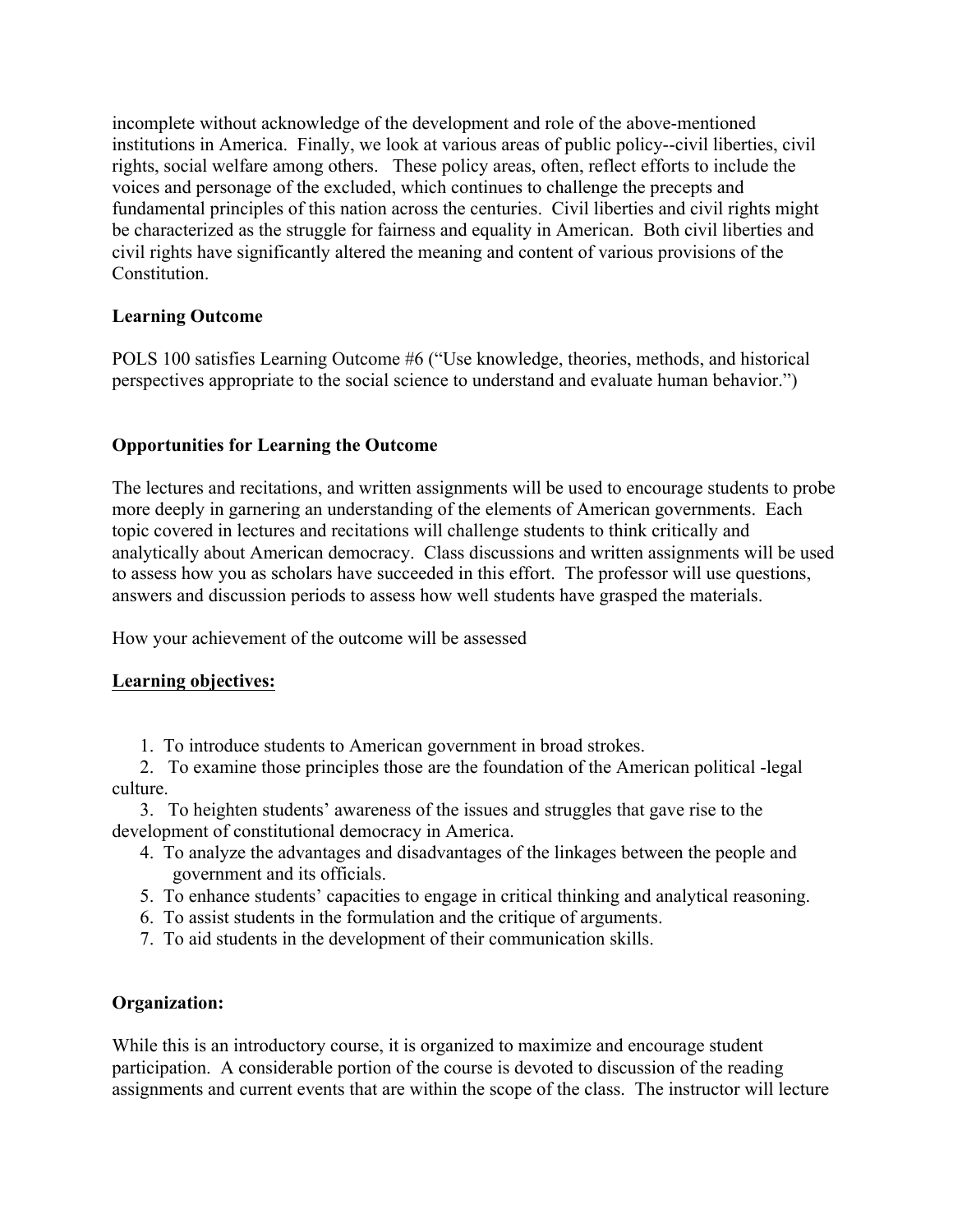at least 60 to 75 percent of the time. However, our discussions will be designed to achieve the learning outcomes and objectives of the class. This means that students are expected to be prepared on a daily basis.

## **Requirements:**

## **Please note the Instructor will assign supplemental readings as the semester progresses to achieve learning outcomes and objectives.**

1. Each student is expected to do the required reading prior to class meetings.

2. Each student is expected to participate in class discussions.

3. Each student is expected to attend all classes and recitation sessions, and is responsible for materials missed due to absent. Attendance at recitation sessions will be worth ten bonus points toward your semester grade. After the first week of class, students must sign in for their recitation sessions. Every un-excused absent will result in two points being deducted from the ten possible points for attendance. Five or more un-excused absents will result in the loss of the ten points which will be deducted from your total points for the course.

4. Each student is required to do a three page typewritten paper, double

spaced (15 points). The topic for the paper will be given at a later date. The paper will be due April 1. Students who do not perform the assignment will lose 15 points from their total points for the semester.

5. Each student is required to take examinations at the assigned time: Tuesday, February 18 and Thursday, February 20; Thursday, April 3. The final will be announced in class. The Professor reserves the right to change the examination schedule based upon the progress the class is making on the materials. This does not include the final.

6. The first examination will be multiple choice and essay. Subsequent examinations will be multiple choices.

7. The grading scale is:

100-90=A 89-79=B 78-65=C 64-53=D 52-below=F

- 8. The final grade will be computed as follows:
	- a) Short discussion paper possible 15 bonus points
	- b) First Examination, 100
	- c) Second Examination, 100
	- d) Final Examination, 100
	- e) Attendance possible 10 bonus points
- 9. The total points for the course are 300 points.

# **Evaluation of Written Work**

- 1. The clarity of the writing.
- 2. The coherence of the argument.
- 3. The strength of the analysis.
- 4. The integration of appropriate readings and/or research materials.

## **ADA REQUIREMENTS**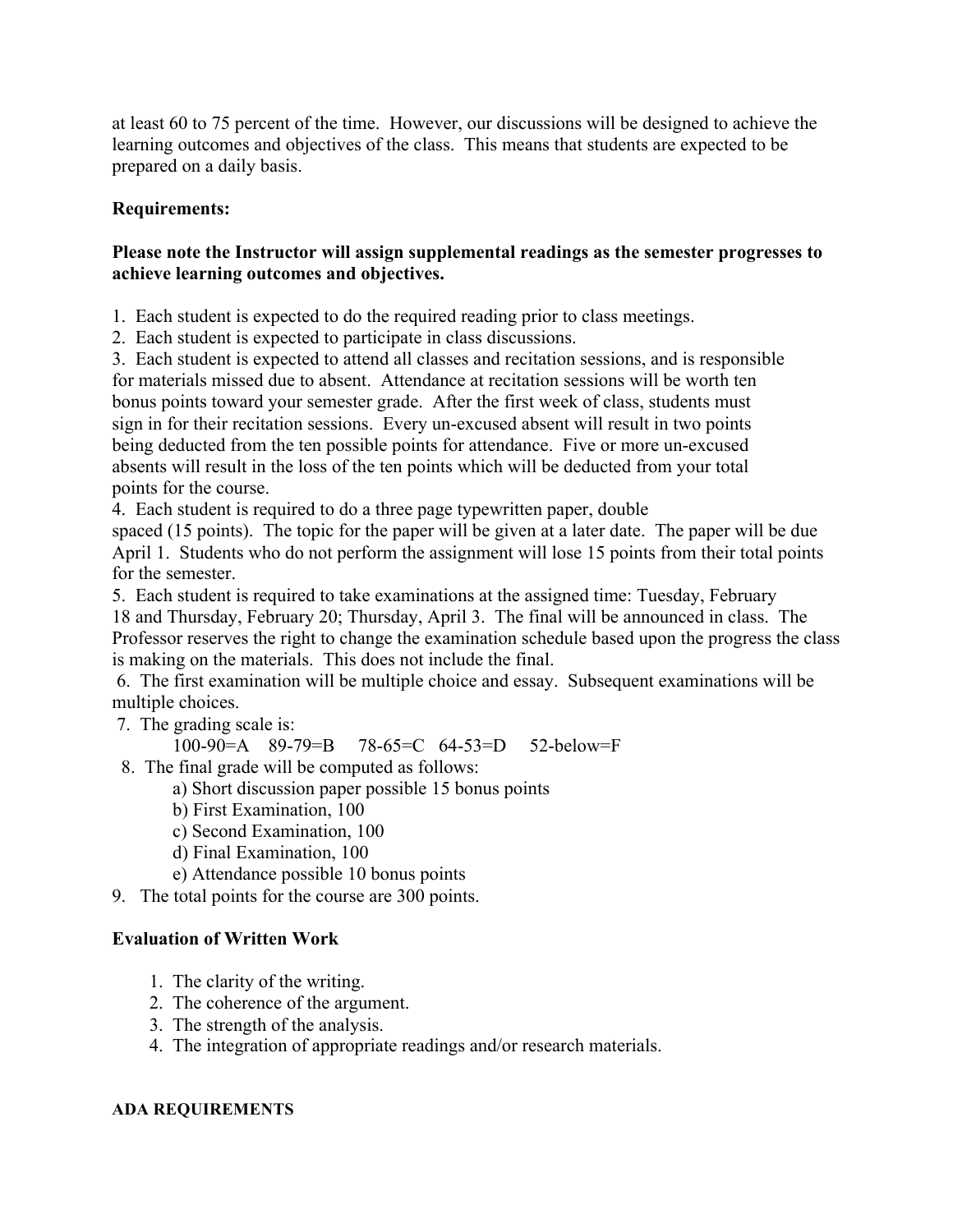Students with disabilities are encouraged to contact the instructor for a confidential discussion of their individual needs for academic accommodation. It is the policy of the University of Nebraska-Lincoln to provide flexible and individualized accommodation to students with documented disabilities that may affect their ability to fully participate in course activities or to meet course requirements. To receive accommodation services, students must be registered with the Services for Students with disabilities (SSD) Office, 132 Canfield Administration, 472-3787 voice or TTY.

# **Required Texts:**

Welch, Gruhl, Comer, and Rigdon, *American Government*, Thirteenth Edition

### **Course Outline**:

- I. American Democracy
	- A. The American People
	- B. The Political Culture of America
	- C. The Core Values of American Democracy
	- D. American Democracy in Practice

Welch et al. Ch. 1

- II. The Constitution
	- A. The Colonial and Revolutionary Experiences
	- B. The Constitutional Convention
	- C. The Motives and Philosophical Ideas of the Framers
	- D. The Impact of the Civil War and the Great Depression
	- E. The Constitution in Practice

Welch et al., Ch. 2

- III. Federalism
	- A. Federal and Unitary Systems
	- B. Federalism in Historical Perspective
	- C. The Evolution of Federalism
	- D. Power Sharing in American federalism
	- E. Governing in the States
	- F. The People in the Federal Relationship

Welch et al., Ch. 3

#### IV. Public Opinion

- A. The Shaky Foundations of Democracy
- B. Formation of Public Opinion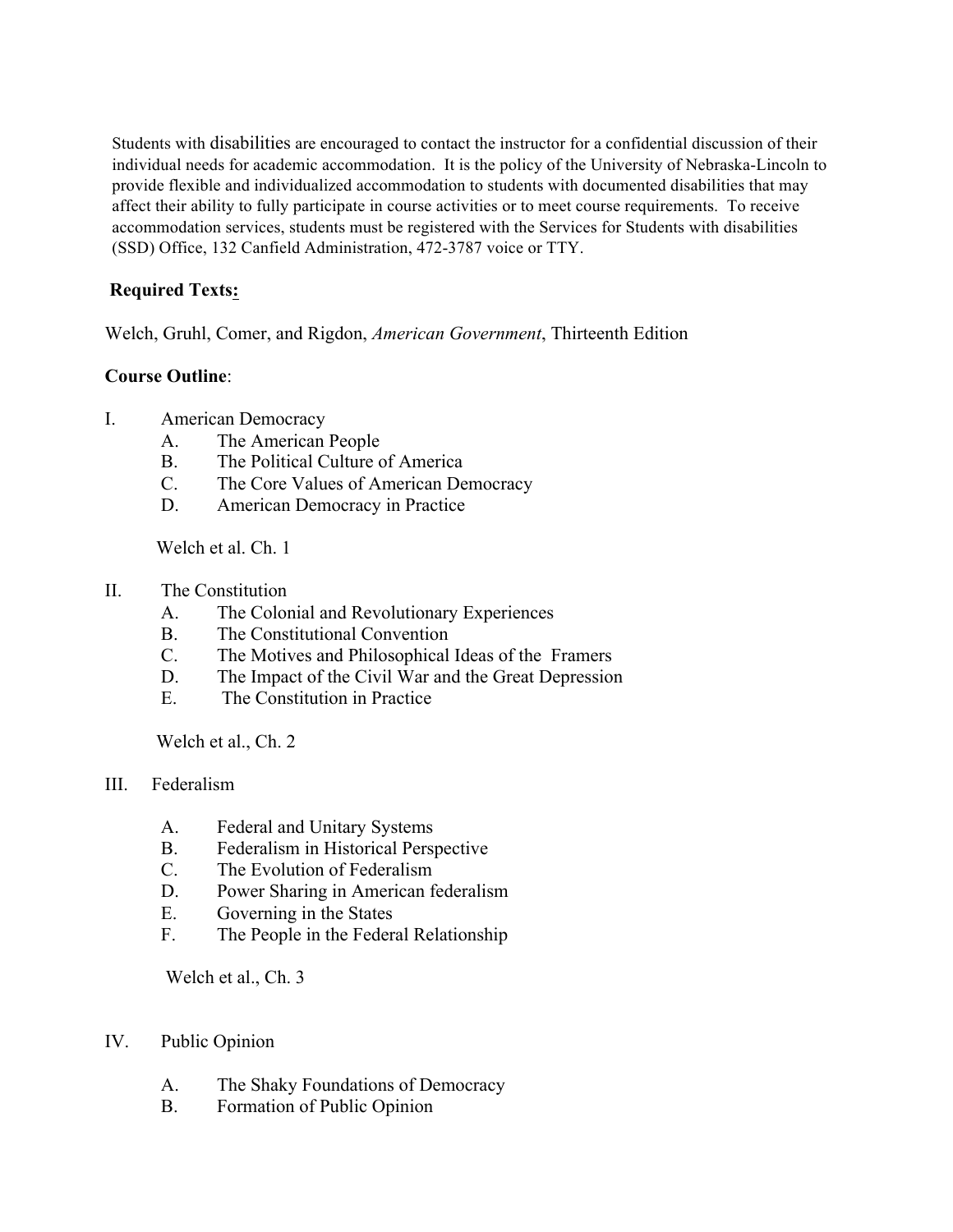- C. Measuring Public Opinions
- D. Knowledge and Information
- E. Red States and Blue States
- F. Public Opinion Towards Race
- G. Public Opinion and the Role of Government

Welch et al., Ch. 4

- V. News Media
	- A. The Development of the News Media
	- B. Politicians and the Media
	- C. The Media as Link
	- D. Bias of the Media

Welch et al. Ch.5

### VI. Interest Groups

- A. The Interest Group System
- B. Types of Interest Groups
- C. Political Strategies & Tactics of Interest Groups
- D. Success of Interest Groups
- E. The Group System: Indispensable But Biased

Welch et al., Ch. 6

- VII. Political Parties
	- A. Characteristics of American Parties
	- B. The History of U. S. Parties
	- C. Electoral and Party systems
	- D. The Rise, decline, and Resurgence of American Parties
	- E. Party Organizations
	- F. The Party Realignment
	- G. Party Identification

Welch et al., Ch. 7

### VIII. Political Participation and Voting

- A. The American Electorate
- B. Voter Out
- C. Presidential Nominating Campaigns
- D. The General Election
- E. Voter Behavior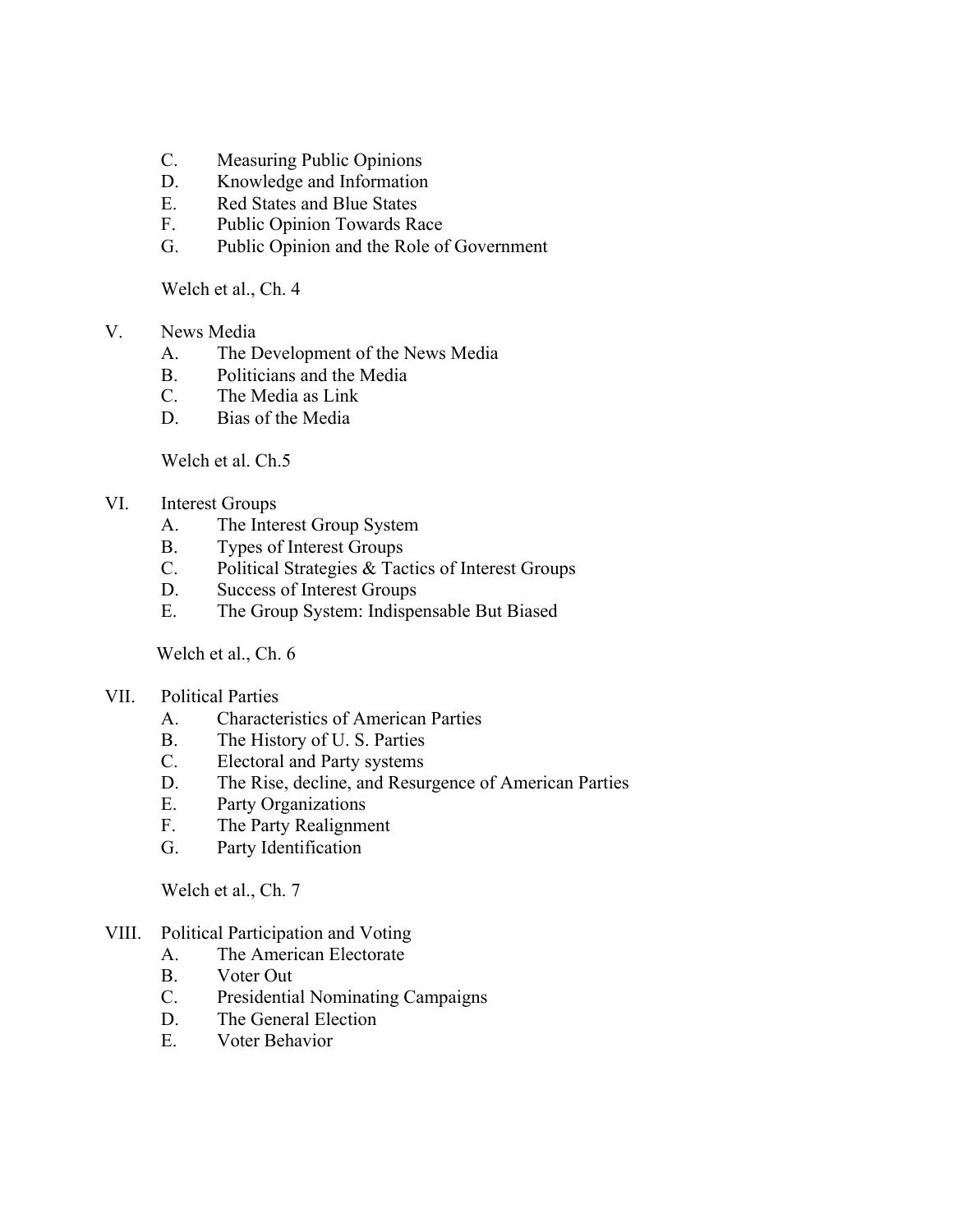Welch et al. Ch. 8

- IX. Money and Politics
	- A. Money and Politics in America
	- B. Regulating Money in Modern Campaigns
	- C. The impact of Campaign Money
	- D. Reforming Campaign Finance
	- E. Conflict of Interest
	- F. Democratic and Republican Corruption

Welch et al. Ch. 9

- X. Congress
	- A. Members and Constituencies
	- B. Electing Members of Congress
	- C. The Organization of Congress
	- D. The Work of Congress
	- E. Members on the Job
	- F. Diversity of Congress
	- G. Congress and the Public

Welch et al., Ch. 10

- XI. The Presidency
	- A. Terms of Service
	- B. Growth of the Modern Presidency
	- C. Presidential Powers
	- D. Presidential Staff
	- E. Presidential Persuasion
	- F. The President and Congress

Welch et al., Ch. 11

#### XII. The Bureaucracy

- A. The Federal Bureaucracy
- B. The Development of the Federal Bureaucracy
- C. Types of Federal Agencies
- C. The Work of Bureaucracies
- D. Bureaucratic Accountability

Welch et al., Ch. 12